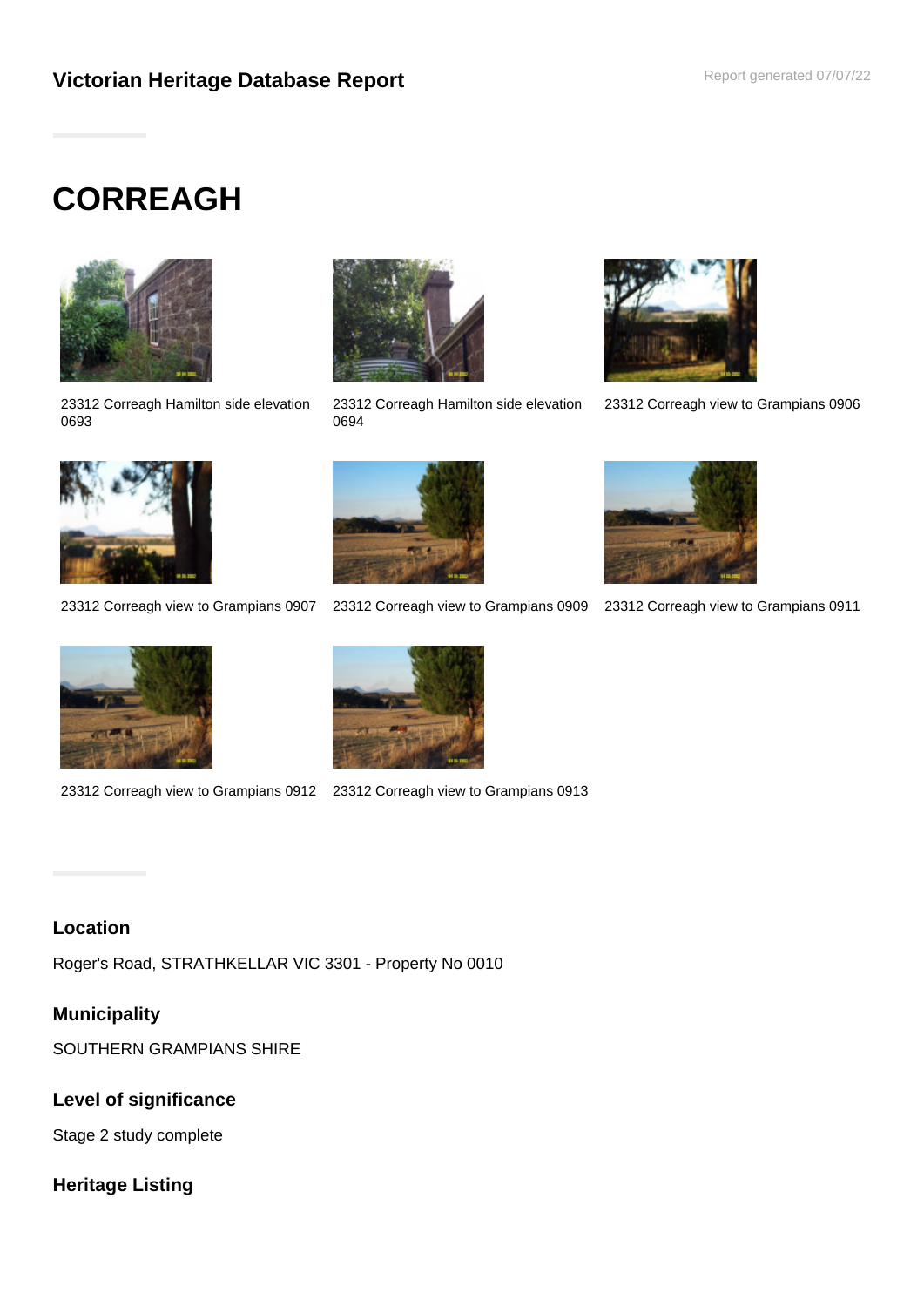## **Statement of Significance**

Last updated on - December 14, 2003

#### What is significant?

Correagh can be best understood as a villa set within the broader landscape. It was the home of Cutherbert Fetherstonhaugh, Police Magistrate and Crown Lands Commissioner and his family from 1854. It is sited on a hill 5kms north-east of Hamilton near where the explorer, Major Mitchell camped on 12th September 1836 on his return journey to Sydney. It overlooks a body of water which Mitchell called Lake Nivelle (now called Lake Doling Doling). The house enjoys the particularly beautiful view of the Southern Grampians which Mitchell described as 'sublime'. The house is planned to take maximum advantage of this view through its garden and across the plain.

The house is a modest, single storey bluestone structure of two separate wings. It has slate roofs which are contiguous with the verandah. Its plan is different from the conventional symmetrical house plan but yet is not substantially asymmetrical. The main wing has three principal rooms with french doors opening onto the verandah and garden. The front entrance is on the north-west side. Across the hall there are five smaller rooms including the original kitchen. A rear wing of two rooms may have been an earlier kitchen but came to be known as 'the cottage' and was the home of a married daughter. Subsequently it was known as the schoolroom. A coach house and stables complete the complex. The house is immediately surrounded by a garden with many mature plantings and, to the south-east there is a large orchard. The whole suggests a sense of self-sufficiency. The complex retains a high degree of integrity and is in excellent condition.

#### How is it significant?

Correagh is of historical and architectural significance to the State of Victoria, the Southern Grampians Shire and the city of Hamilton.

#### Why is it significant?

Correagh is of historical significance for its association with Cuthbert Fetherstonhaugh, one of the most important public servants and intellectuals in colonial Victoria. From the early 1850s, Fetherstonhaugh was an influential figure who played a key role in the administration of justice and the establishment of government services in the region. He made a major contribution to the development of the Western District through his civic leadership and his sponsorship of the arts, sport, religion and cultural life. As Fetherstonhaugh's home, Correagh is historically significant as the location for many important cultural developments in the Western District. Through his association with other prominent colonial figures, including Acheson French, James Blair and Samuel Pratt Winter, Fetherstonhaugh belonged to a circle of Anglo-Irish intellectuals who injected an invaluable element of sophistication into the cultural life of the region for over 30 years, from its early development in the 1850s. Correagh is of historical significance for its association with Major Mitchell's expedition, specifically for its proximity to his campsite, and the discovery of Lake Nivelle.

Correagh is of architectural significance as an unusual example of 1850s colonial architecture, being one of the oldest surviving houses in the Hamilton district. While modest and conservative in its style and form, Correagh, as a gentleman's villa with a garden on a 'sub-urban' allotment, nonetheless represents a very cultured life with an appreciation of aesthetics, as demonstrated in its siting, architecture, and horticulture.

Correagh is also of significance for its proximity to and relationship with its neighbour, Doolan Doolan.

| Heritage Study/Consultant | Southern Grampians - Southern Grampians Shire Heritage Study, Timothy<br>Hubbard P/L, Annabel Neylon, 2002; |
|---------------------------|-------------------------------------------------------------------------------------------------------------|
| Construction dates        | 1854.                                                                                                       |
| Heritage Act Categories   | Registered place,                                                                                           |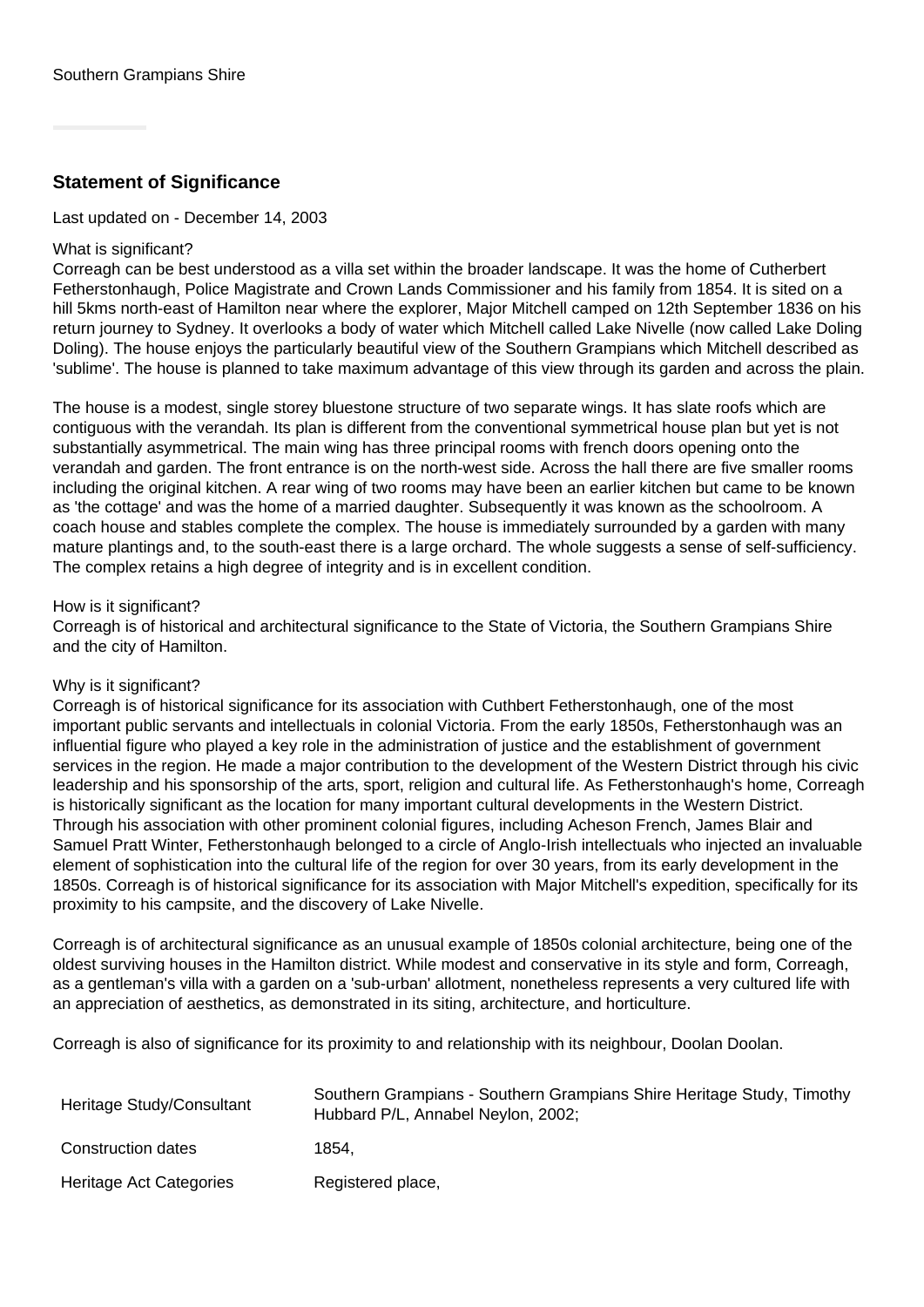Property Number

## **Physical Conditions**

The whole complex is in very good condition with only superficial alterations from the post Second World War period.

## **Physical Description 1**

Correagh is a single storey stone house located approximately 5 kilometres northeast of Hamilton. Built in 1854, the house consists of two separate wings which are linked by a roofed walkway. The front wing has two main elevations: one, with the main entrance facing the north-west, and the other with French doors facing the northeast. Both these elevations have a simple timber verandah. The main roof is comprised of two small hips and is contiguous with the verandah roof, both constructed of corrugated iron over shingles. The walls are bluestone laid as coursed random rubble. The plan of the main wing of the house is unusual in that the central hall divides the larger rooms along the garden front from the smaller rooms along the opposite side. The room believed to be the original kitchen is unusually small for such a substantial dwelling, and may have been altered. The windows are typical 12 pane, double hung sashes, while the french doors have five panes each. Under the front bedroom there is a cellar which is accessed from the rear courtyard.

The bluestone rear wing is perpendicular to the front wing and is comprised of two rooms, one larger than the other, with a connecting door. One door gives access from the roofed walkway, while a second door gives access to the courtyard.

A small timber and fibro separator room built in the courtyard after the Second World War has been demolished. Behind the rear wing of the house there is a stone coach house and stable situated to create a small yard. The coach house, for some time used as a cow shed, is at the north-eastern end and has an elliptical arch. The stable of three stalls is located at the other end and entered through a traditional half door.

The house is surrounded by a modest garden, most of which is conventional and dates from the mid to late 20th century. However, some important early specimens remain from the 19th century. There is a large Araucaria bidwillii, the surviving one of a pair. An Araucaria heterophylla between the two has also been removed. At the rear of the stables, probably planted to shade the horse yards, there is a row of three Ulmus procera and several semi-mature suckered Elm trees. On the south-east side of the house there is an extensive, although run-down orchard which contains a small number of very early trees including a pear and a fig, which are believed to have been planted by Cuthbert Fetherstonehaugh. On the north side of the orchard there is a row of Crataegus laevigata, in the paddock on south-east side a Crataegus azarolus and on the south side, near the stables, another common hawthorn which may have been part of the orchard. Some distance from the house, south-east and at the bottom of the hill, there is a remnant Eucalyptus camaldulensis which has an iron gate hinge embedded in the trunk.

Importantly, the house is sited on top of a large hill and is oriented to maximise the expansive and very beautiful view north-east towards the Grampians. The view includes Lake Doling Doling (formerly Lake Nivelle). Although its siting demonstrates an appreciation of aesthetics, no architect has been identified.

## **Historical Australian Themes**